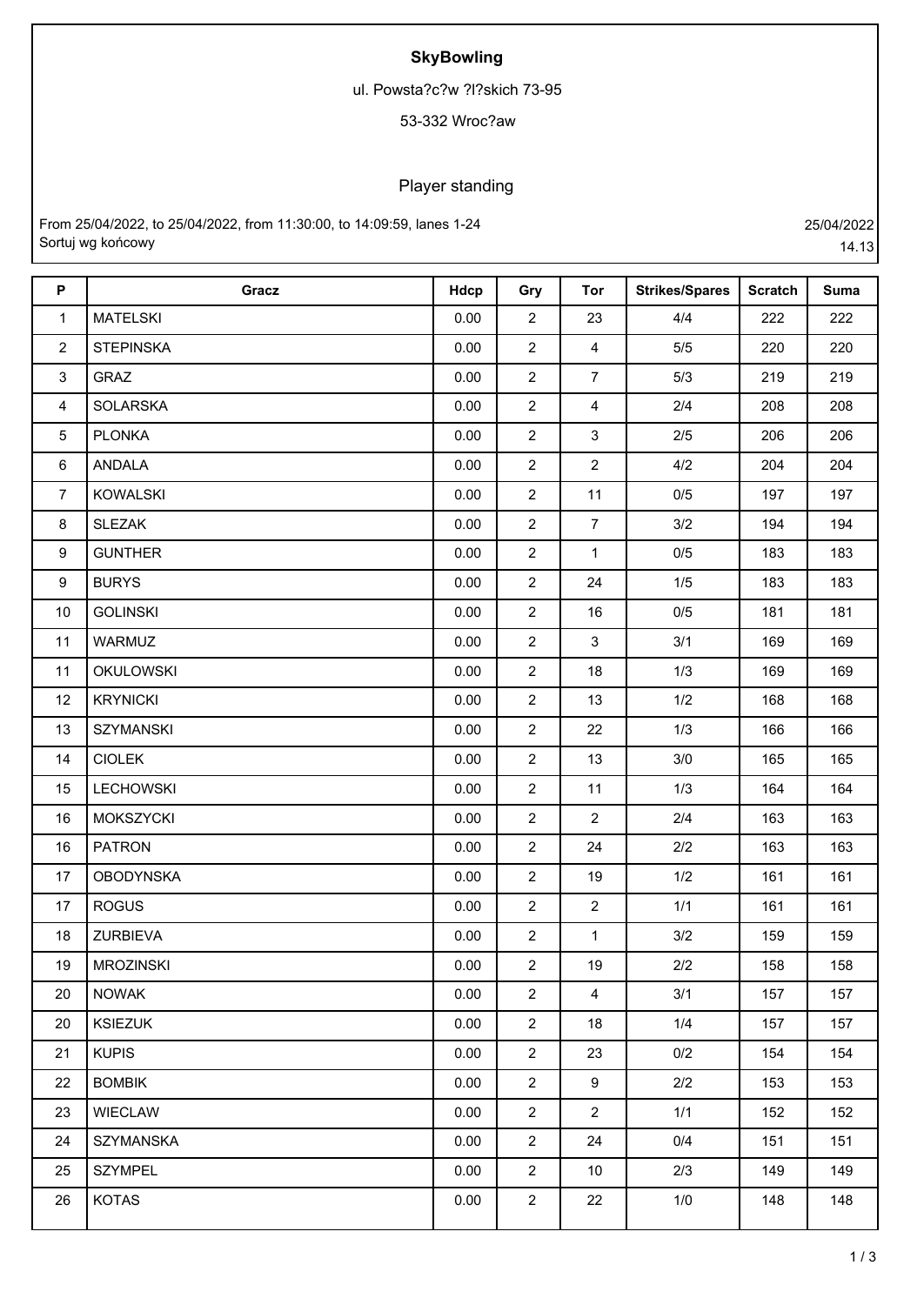| 26 | <b>RUDNICKI</b>     | 0.00 | $\overline{2}$ | $\overline{4}$ | 1/1 | 148 | 148 |
|----|---------------------|------|----------------|----------------|-----|-----|-----|
| 27 | <b>KASZUBA</b>      | 0.00 | $\overline{2}$ | 14             | 1/1 | 146 | 146 |
| 27 | <b>KUDRYK</b>       | 0.00 | $\overline{2}$ | 6              | 3/2 | 146 | 146 |
| 28 | <b>WRONSKI</b>      | 0.00 | $\overline{2}$ | 9              | 1/2 | 145 | 145 |
| 29 | ADAMCZYK            | 0.00 | $\overline{2}$ | $\overline{7}$ | 2/2 | 144 | 144 |
| 29 | <b>PISKORZ</b>      | 0.00 | $\overline{2}$ | 22             | 1/2 | 144 | 144 |
| 30 | <b>SLEDZINSKI</b>   | 0.00 | $\overline{2}$ | 19             | 1/1 | 142 | 142 |
| 31 | PYZALSKI            | 0.00 | $\overline{2}$ | 14             | 0/4 | 141 | 141 |
| 31 | MATUSZEWSKA         | 0.00 | $\overline{2}$ | 22             | 1/3 | 141 | 141 |
| 32 | <b>CHRYK</b>        | 0.00 | $\overline{2}$ | 10             | 2/0 | 139 | 139 |
| 32 | <b>WEDZONKA</b>     | 0.00 | $\overline{2}$ | 12             | 0/2 | 139 | 139 |
| 33 | <b>SZYMPEL</b>      | 0.00 | $\overline{2}$ | 20             | 2/1 | 138 | 138 |
| 33 | <b>LACINIK</b>      | 0.00 | $\overline{2}$ | 12             | 0/3 | 138 | 138 |
| 34 | <b>CYBULSKA</b>     | 0.00 | $\overline{2}$ | 11             | 1/1 | 137 | 137 |
| 35 | <b>LASTOWSKI</b>    | 0.00 | $\overline{2}$ | 13             | 1/2 | 135 | 135 |
| 36 | <b>PERZ</b>         | 0.00 | $\overline{2}$ | 12             | 2/2 | 131 | 131 |
| 36 | <b>STEMPNIEWSKA</b> | 0.00 | $\overline{2}$ | 17             | 1/0 | 131 | 131 |
| 37 | <b>MOJKA</b>        | 0.00 | $\overline{2}$ | $\mathbf{3}$   | 0/1 | 129 | 129 |
| 37 | RYBARCZYK           | 0.00 | $\overline{2}$ | 15             | 2/0 | 129 | 129 |
| 37 | <b>SILANOVIC</b>    | 0.00 | $\overline{2}$ | 6              | 0/3 | 129 | 129 |
| 38 | <b>ALEKSANDER</b>   | 0.00 | $\overline{2}$ | 18             | 1/1 | 128 | 128 |
| 38 | PAWLOW              | 0.00 | $\overline{2}$ | 24             | 0/1 | 128 | 128 |
| 39 | KHALIL              | 0.00 | $\overline{2}$ | 13             | 0/4 | 127 | 127 |
| 40 | JANIAK              | 0.00 | 2              | 9              | 2/0 | 126 | 126 |
| 40 | ZAIHENKO            | 0.00 | $\overline{2}$ | 23             | 1/2 | 126 | 126 |
| 41 | SZCZEPANSKA         | 0.00 | $\overline{2}$ | 18             | 0/1 | 123 | 123 |
| 41 | <b>KOROTKOA</b>     | 0.00 | $\overline{2}$ | $\mathbf{1}$   | 0/1 | 123 | 123 |
| 41 | <b>PANDEY</b>       | 0.00 | $\overline{2}$ | 24             | 0/0 | 123 | 123 |
| 42 | <b>KORYTOWSKA</b>   | 0.00 | $\overline{2}$ | 23             | 0/1 | 121 | 121 |
| 43 | <b>SERAFIN</b>      | 0.00 | $\overline{2}$ | 14             | 0/1 | 120 | 120 |
| 44 | <b>STARON</b>       | 0.00 | $\overline{2}$ | 19             | 0/2 | 118 | 118 |
| 45 | <b>ULACZEWSKI</b>   | 0.00 | $\overline{2}$ | 15             | 1/0 | 114 | 114 |
| 46 | <b>GORA</b>         | 0.00 | $\overline{2}$ | $10$           | 1/0 | 111 | 111 |
| 46 | <b>KOMARCZEWSKA</b> | 0.00 | $\overline{2}$ | 13             | 0/1 | 111 | 111 |
| 47 | KACZMAREK           | 0.00 | $\overline{2}$ | 20             | 1/0 | 109 | 109 |
| 48 | <b>CHALUPCZAK</b>   | 0.00 | $\overline{2}$ | 17             | 0/1 | 106 | 106 |
| 49 | <b>OLSOWY</b>       | 0.00 | $\overline{2}$ | 16             | 0/0 | 104 | 104 |
| 49 | WUNDARZEWSKI        | 0.00 | $\overline{2}$ | 6              | 0/1 | 104 | 104 |
| 49 | LUDWA               | 0.00 | $\overline{2}$ | $7^{\circ}$    | 3/0 | 104 | 104 |
| 49 | <b>WINIARSKI</b>    | 0.00 | $\overline{2}$ | $\mathbf{1}$   | 0/1 | 104 | 104 |
| 50 | <b>WOLYNIEC</b>     | 0.00 | $\overline{2}$ | 13             | 0/1 | 100 | 100 |